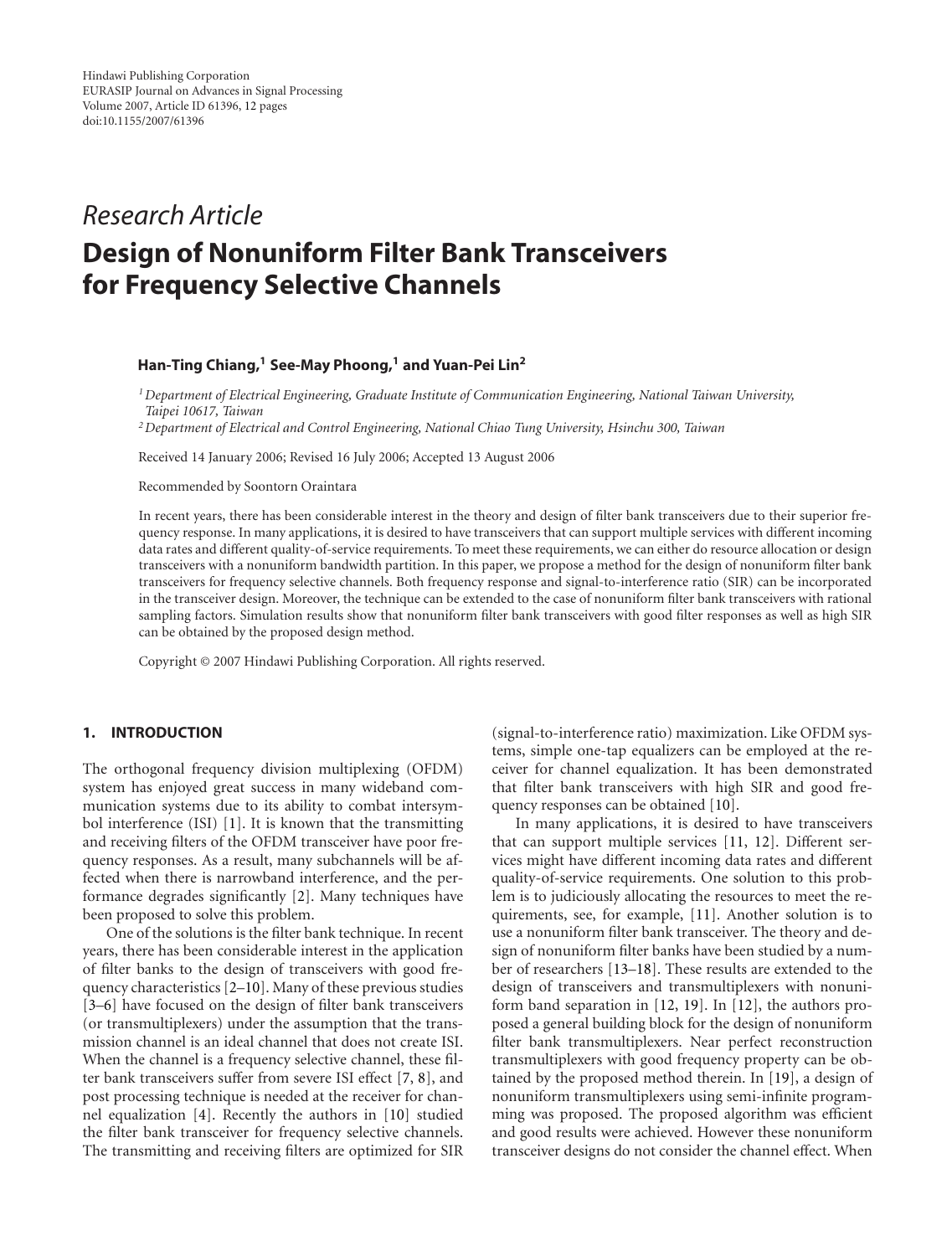

<span id="page-1-1"></span>FIGURE 1: A nonuniform filter bank transceiver with integer sampling factors.

the transmission channel is frequency selective, an additional equalizer is needed at the receiver.

In this paper, we consider the design of nonuniform transceiver for frequency selective channels. Both the cases of integer and rational sampling factors are considered. As the effect of channel is taken into consideration at the time the filter bank is optimized, simple one-tap equalizers can be used at the receiver for channel equalization. Unlike the uniform case, the equivalent system from the transmitter input to the receiver output is no longer LTI and ISI-free condition needs to be derived. Furthermore we will show that like the uniform case [\[10](#page-10-3)], SIR can be formulated as a Rayleigh-Ritz ratio of filter coefficients. The optimal filters that maximize the SIR can be obtained from an eigenvector of a positive definite matrix. Moreover, an iterative algorithm that can incorporate the frequency response is proposed for SIR maximization. Simulation results show that we can obtain nonuniform transceivers with very high SIR (around 50 dB) and good frequency response (stopband attenuation around 40 dB).

This paper is organized as follows. In [Section 2,](#page-1-0) we study nonuniform filter bank transceivers with integer sampling factors. The ISI-free condition is derived and the SIR is formulated as a Rayleigh-Ritz ratio of transmitting and receiving filters. Then SIR-optimized transmitting and receiving filters are given. Moreover, the design method can be extended to the case of unknown frequency selective channels. In [Section 3,](#page-4-0) an iterative algorithm is proposed to alternatingly optimize the transmitting and receiving filters for SIR maximization. We will show how to incorporate the frequency response into the objective function. The results are extended to the case of rational sampling factor in [Section 4.](#page-5-0) In [Section 5,](#page-6-0) simulation examples are given to demonstrate the usefulness of the proposed method. A conclusion is given in [Section 6.](#page-9-0)

#### *Notation*

The *N*-fold downsampled and upsampled versions of *x*(*n*) are respectively denoted by  $[x(n)]_{1N}$  and  $[x(n)]_{1N}$  in the time domain, and by  $[X(z)]_{\text{1N}}$  and  $[X(z)]_{\text{1N}}$  in the *z* domain. The convolution of two sequences  $x(n)$  and  $y(n)$  is represented by  $x(n) * y(n)$ .

# <span id="page-1-0"></span>**2. NONUNIFORM FILTER BANK TRANSCEIVERS WITH INTEGER SAMPLING FACTORS**

[Figure 1](#page-1-1) shows a nonuniform filter bank transceiver. The downsampling and upsampling ratios *Ni* are integers and they can be different for different  $i$ . A larger  $N_i$  indicates a lower data rate and also implies that a smaller bandwidth is allocated to the *i*th subband. For a filter bank transceiver, the integers  $N_i$  satisfy  $\sum_{i=0}^{M-1} 1/N_i \leq 1$ , which is a necessary condition for recovering the input signals  $x_i(n)$ . When the equality  $\sum_{i=0}^{M-1}$  1/N<sub>i</sub> = 1 holds, the transceiver is said to be critically sampled. The transmission channel is modeled as an *L*th-order LTI channel with transfer function

$$
C(z) = \sum_{l=0}^{L} c(l) z^{-l}.
$$
 (1)

The additive noise is denoted by  $v(n)$ . Because our formulation is based on the signal-to-interference ratio, the channel noise does not affect the transceiver design. Therefore in Sections [2,](#page-1-0) [3,](#page-4-0) and [4,](#page-5-0) we set  $v(n) = 0$ . For convenience, an advance operator  $z^{l_0}$  is added at the receiver to account for the system delay caused by channel  $C(z)$ . In practice, this advance element can be replaced by an appropriate delay. In this paper, we consider only FIR filter banks. The transmitting and receiving filters are, respectively,

$$
F_i(z) = \sum_{n=0}^{N_{f_i}} f_i(n) z^{-n}, \qquad H_i(z) = \sum_{n=0}^{N_{h_i}} h_i(n) z^n. \tag{2}
$$

The orders of these filters  $N_{f_i}$  and  $N_{h_i}$  can be larger than  $N_i$ . For notational simplicity, we use the noncausal expression for the receiving filters. Causal filters can be obtained easily by adding sufficient delays. In addition, we assume that the input signals  $x_i(n)$  are uncorrelated, zero mean, wide sense stationary (WSS), and white random processes with the same variance  $\mathcal{E}_x$ . That is,

<span id="page-1-2"></span>
$$
E[x_i(n)] = 0, \qquad E[x_i(n)x_j^*(m)] = \mathcal{E}_x \delta(i-j)\delta(n-m). \tag{3}
$$

This assumption is usually satisfied by properly interleaving the input data.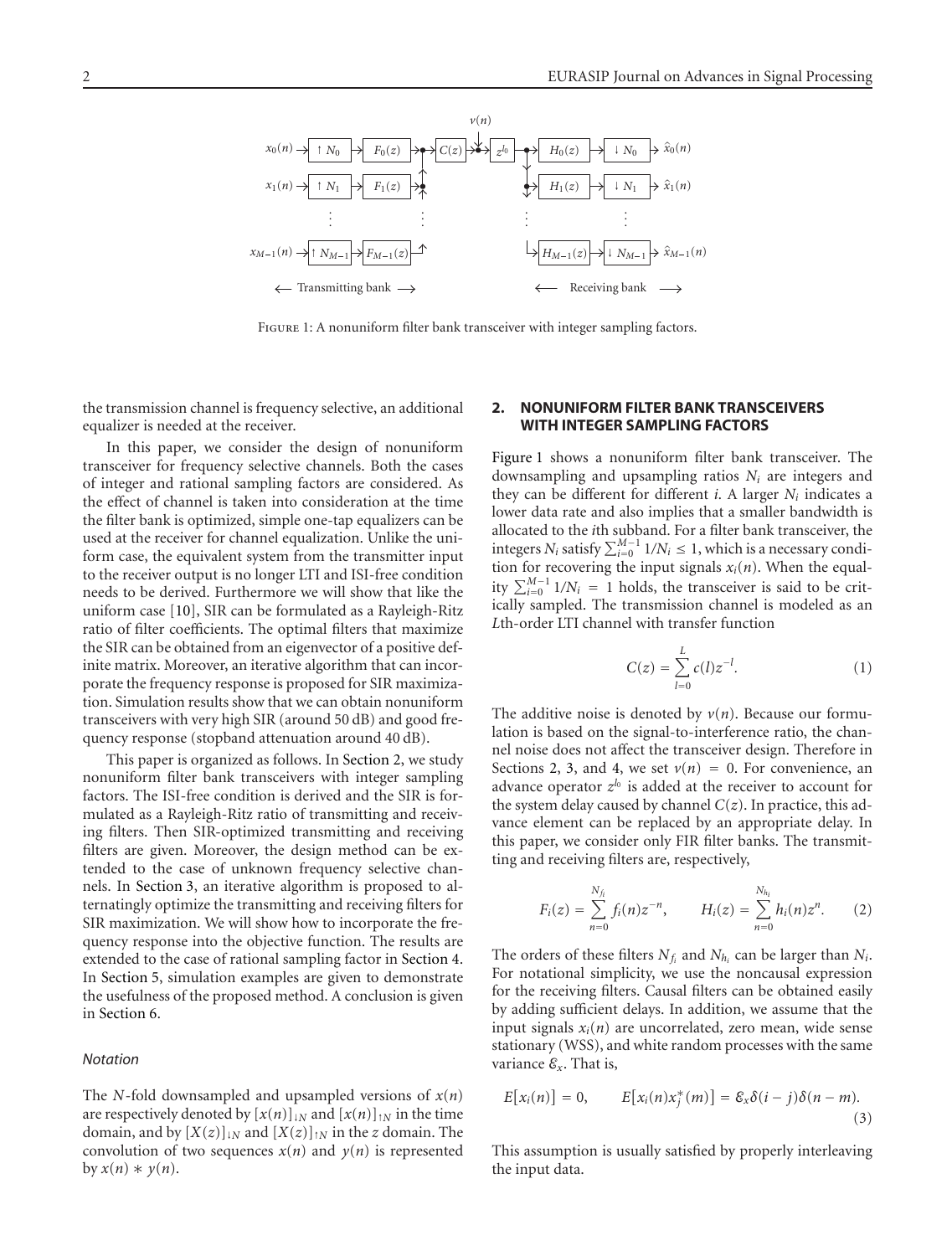#### *2.1. ISI-free condition*

The filter bank transceiver shown in [Figure 1](#page-1-1) is said to be ISIfree if in the absence of noise, for all possible input signals  $x_i(n)$ , the outputs are

$$
\widehat{x}_i(n) = G_i x_i(n), \tag{4}
$$

for some constant *Gi*. In this case, a zero-forcing solution can be obtained by cascading a simple one-tap equalizer. Expressing the output signal at the *j*th subband in the *z* domain, we have

$$
\hat{X}_j(z) = \sum_{i=0}^{M-1} \left[ X_i(z^{N_i}) F_i(z) z^{l_0} C(z) H_j(z) \right]_{1N_j}
$$
  
\n
$$
= X_j(z) \left[ F_j(z) z^{l_0} C(z) H_j(z) \right]_{1N_j}
$$
  
\n
$$
+ \sum_{\substack{i=0 \ i \neq j}}^{M-1} \left[ X_i(z^{N_i}) F_i(z) z^{l_0} C(z) H_j(z) \right]_{1N_j}.
$$
\n(5)

From the above equation, we see that in general the system from the input  $x_i(n)$  to the output  $\hat{x}_j(n)$  is not LTI unless  $N_i$  is a factor of  $N_i$ . This is very different from the case of uniform filter bank transceivers, in which all  $N_i = N$ . Let  $g_{i,j}$ be the greatest common divisor (gcd) of  $N_i$  and  $N_j$ . Define two coprime integers  $p_{i,j} = N_i/g_{i,j}$  and  $p_{j,i} = N_j/g_{i,j}$ . Then we can write

$$
\hat{X}_j(z) = X_j(z) [F_j(z)z^{l_0}C(z)H_j(z)]_{1N_j} \n+ \sum_{\substack{i=0 \ i \neq j}}^{M-1} \left[ X_i(z^{p_{i,j}}) [F_i(z)z^{l_0}C(z)H_j(z)]_{1g_{i,j}} \right]_{1p_{j,i}}.
$$
\n(6)

Define

<span id="page-2-3"></span>
$$
T_{i,j}(z) = [F_i(z)z^{l_0}C(z)H_j(z)]_{\downarrow g_{i,j}}
$$
  
= 
$$
\sum_{l=0}^{L} c(l)[F_i(z)H_j(z)z^{l_0-l}]_{\downarrow g_{i,j}}
$$
 (7)

for 0 ≤ *i*, *j* ≤ *M* − 1. As the input signals  $x_i(n)$  are arbitrary, one can show (see the appendix for a proof) that the ISI-free condition  $\hat{X}_i(z) = G_i X_i(z)$  is satisfied if and only if

<span id="page-2-4"></span>
$$
T_{i,j}(z) = \begin{cases} G_i, & j = i, \\ 0, & \text{otherwise.} \end{cases}
$$
 (8)

For convenience of discussion, we express  $[F_i(z)H_j(z)z^{l_0-l}]_{\downarrow g_{i,j}}$ in terms of the two sequences  $\alpha_{i,l}(n)$  and  $\beta_{i,j,l}(n)$  as

$$
[F_i(z)H_j(z)z^{l_0-l}]_{ig_{i,j}} = \begin{cases} \alpha_{i,l}(0) + \sum_{\substack{n \\ n \neq 0}} \alpha_{i,l}(n)z^{-n}, & i = j, \\ \sum_{n} \beta_{i,j,l}(n)z^{-n}, & i \neq j, \end{cases}
$$
(9)

for  $0 \le i, j \le M - 1$ , and  $0 \le l \le L$ . Note that since  $F_i(z)$ and  $H_i(z)$  are of finite length,  $\alpha_{i,l}(n)$  and  $\beta_{i,j,l}(n)$  have finite nonzero terms only. Using the above definition, we can write the *j*th output signal  $\hat{x}_j(n)$  as

<span id="page-2-1"></span>
$$
\hat{x}_{j}(n) = \left[\sum_{l=0}^{L} \alpha_{j,l}(0)c(l)\right] x_{j}(n) \n+ \sum_{l=0}^{L} c(l) [\alpha_{j,l}(n) - \alpha_{j,l}(0)\delta(n)] * x_{j}(n) \n+ \sum_{\substack{l=0 \ i \neq j}}^{M-1} \left[\sum_{l=0}^{L} c(l)\beta_{i,j,l}(n) * [x_{i}(n)]_{1 p_{i,j}}\right]_{1 p_{j,i}}.
$$
\n(10)

The first, second, and third terms on the right-hand side of the above expression are the desired signal, the intraband ISI and the cross-band ISI, respectively. To get an ISI-free transceiver, we need to find the transmitting filters  $F_k(z)$  and receiving filters  $H_k(z)$  so that the second and third terms are equal to zero. The general solution to this problem is still unknown. In the following, we will show how to reduce the effect of ISI by finding a solution that maximizes the signalto-interference ratio (SIR).

#### 2.2. *Matrix formulations of*  $\alpha_{i,l}(n)$  *and*  $\beta_{i,j,l}(n)$

<span id="page-2-5"></span>In this section, we will formulate the sequences  $\alpha_{i,l}(n)$  and  $\beta_{i,j,l}(n)$  in a matrix form. These expressions will be useful for the optimization of the transceivers. Recall from [\(9\)](#page-2-0) that  $\alpha_{i,l}(n)$  and  $\beta_{i,j,l}(n)$  are obtained from the convolution of  $f_k(n)$ and  $h_k(n)$ . Let us define the following vectors:

$$
\boldsymbol{\alpha}_{i}(n) = \begin{bmatrix} \alpha_{i,0}(n) \\ \alpha_{i,1}(n) \\ \vdots \\ \alpha_{i,L}(n) \end{bmatrix}, \qquad \boldsymbol{\beta}_{i,j}(n) = \begin{bmatrix} \beta_{i,j,0}(n) \\ \beta_{i,j,1}(n) \\ \vdots \\ \beta_{i,j,L}(n) \end{bmatrix},
$$
\n
$$
\mathbf{h}_{i} = \begin{bmatrix} h_{i}(0) \\ h_{i}(1) \\ \vdots \\ h_{i}(N_{h_{i}}) \end{bmatrix}, \qquad \mathbf{f}_{i} = \begin{bmatrix} f_{i}(0) \\ f_{i}(1) \\ \vdots \\ f_{i}(N_{f_{i}}) \end{bmatrix}.
$$
\n(11)

<span id="page-2-0"></span>Then from [\(9\)](#page-2-0), it is not difficult to verify that the vectors  $\alpha$ <sup>*i*</sup>(*n*) and  $\beta$ <sub>*i*,*j*</sub>(*n*) can respectively be expressed as

<span id="page-2-2"></span>
$$
\alpha_i(n) = \mathbf{A}_i(n)\mathbf{h}_i,
$$
  
\n
$$
\beta_{i,j}(n) = \mathbf{B}_{i,j}(n)\mathbf{h}_j,
$$
\n(12)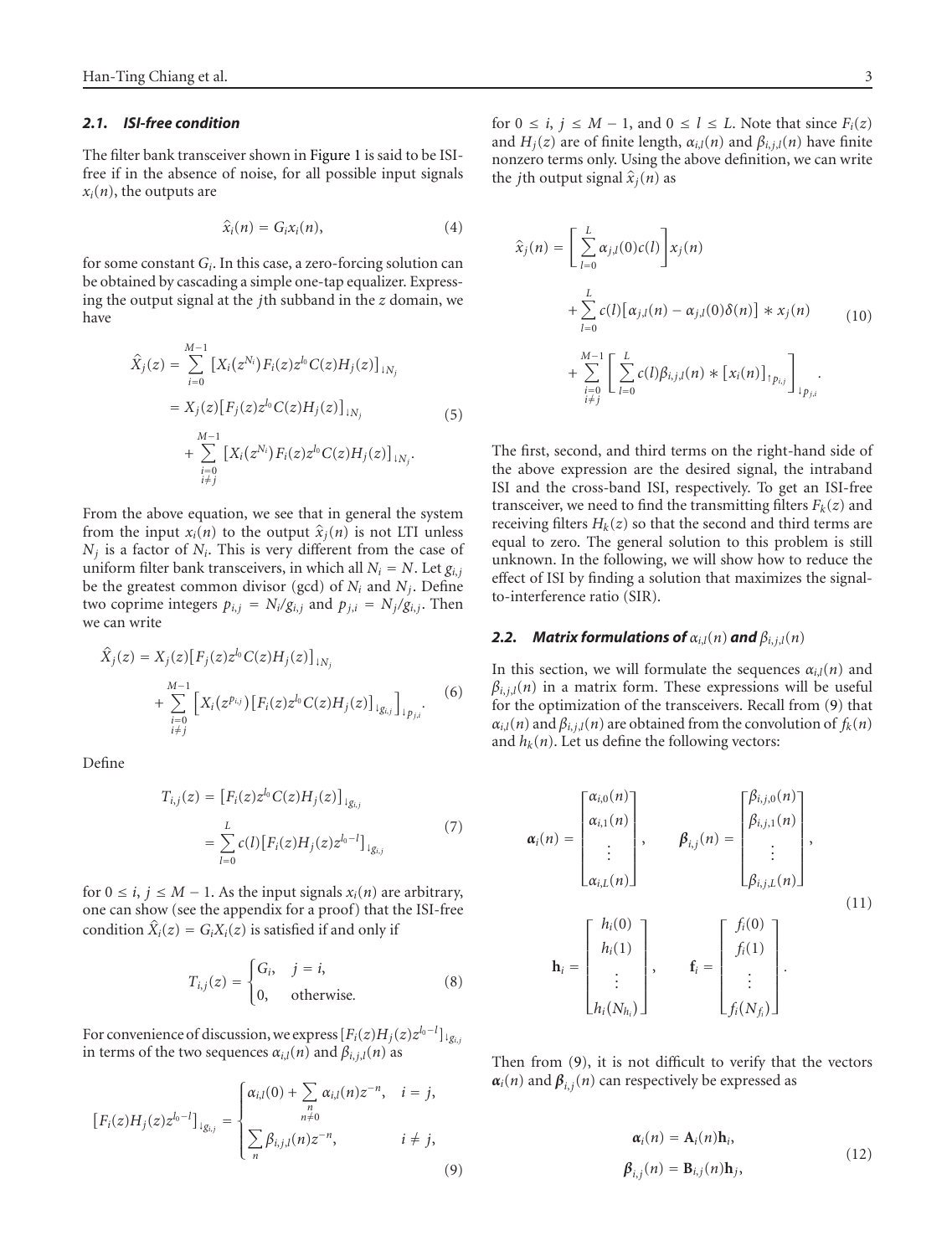where the matrices  $A_i(n)$  and  $B_{i,j}(n)$  are respectively given by

$$
\mathbf{A}_{i}(n)
$$
\n
$$
= \begin{bmatrix}\nf_{i}(nN_{i}+l_{0}) & f_{i}(nN_{i}+l_{0}+1) & \cdots & f_{i}(nN_{i}+l_{0}+N_{h_{i}}) \\
f_{i}(nN_{i}+l_{0}-1) & f_{i}(nN_{i}+l_{0}-1+1) & \cdots & f_{i}(nN_{i}+l_{0}-1+N_{h_{i}}) \\
\vdots & \vdots & \ddots & \vdots \\
f_{i}(nN_{i}+l_{0}-L) & f_{i}(nN_{i}+l_{0}-L+1) & \cdots & f_{i}(nN_{i}+l_{0}-L+N_{h_{i}})\n\end{bmatrix},
$$
\n
$$
\mathbf{B}_{i,j}(n)
$$
\n
$$
= \begin{bmatrix}\nf_{i}(ng_{i,j}+l_{0}) & f_{i}(ng_{i,j}+l_{0}+1) & \cdots & f_{i}(ng_{i,j}+l_{0}+N_{h_{j}}) \\
f_{i}(ng_{i,j}+l_{0}-1) & f_{i}(ng_{i,j}+l_{0}-1+1) & \cdots & f_{i}(ng_{i,j}+l_{0}-1+N_{h_{j}}) \\
\vdots & \vdots & \ddots & \vdots \\
f_{i}(ng_{i,j}+l_{0}-L) & f_{i}(ng_{i,j}+l_{0}-L+1) & \cdots & f_{i}(ng_{i,j}+l_{0}-L+N_{h_{j}})\n\end{bmatrix}.
$$
\n(13)

The dimensions of the matrices  $A_i(z)$  and  $B_{i,j}(n)$  are, respectively,  $(L + 1) \times (N_{h_i} + 1)$  and  $(L + 1) \times (N_{h_i} + 1)$ . Notice that  $g_{i,j} = N_i$  when  $i = j$ . Similarly, we can also express the vectors  $\alpha_i(n)$  and  $\beta_{i,j}(n)$ , respectively, in terms of the transmitting filter **f***<sup>i</sup>* as

$$
\boldsymbol{\alpha}_i(n) = \widetilde{\mathbf{A}}_i(n)\mathbf{f}_i, \qquad \boldsymbol{\beta}_{i,j}(n) = \widetilde{\mathbf{B}}_{i,j}(n)\mathbf{f}_i, \qquad (14)
$$

for some matrices  $\widetilde{A}_i(n)$  and  $\widetilde{B}_{i,j}(n)$ . The matrices  $\widetilde{A}_i(n)$  and  $\widetilde{\mathbf{B}}_{i,j}(n)$  consist of the transmitting filter coefficients  $h_j(n)$  and they are very similar to  $A_i(n)$  and  $B_{i,j}(n)$ , respectively.

#### *2.3. SIR-optimized receiving filters*

In this section, we will design the receiving filters so that the SIR is maximized for a fixed set of transmitting filters. As the *j*th receiving filter affects only the *j*th output signal  $\hat{x}_j(n)$ , the receiving filters can be designed separately; the *j*th receiving filter  $F_i(z)$  is optimized so that the SIR of the *j*th output signal  $\hat{x}_j(n)$  is maximized. Recall from [\(10\)](#page-2-1) that the output of the *j*th subband  $\hat{x}_j(n)$  consists of three components, namely, the desired signal, the intraband interference, and the cross-band interference. As the input signals  $x_i(n)$ satisfy the uncorrelated and white property in [\(3\)](#page-1-2), the desired signal power and intraband interference power at the *j*th output are given by

$$
P_{\text{sig}}(j) = \mathcal{E}_x \left| \sum_{l=0}^{L} \alpha_{j,l}(0) c(l) \right|^2,
$$
  

$$
P_{\text{intra}}(j) = \mathcal{E}_x \sum_{n, n \neq 0} \left| \sum_{l=0}^{L} \alpha_{j,l}(n) c(l) \right|^2,
$$
 (15)

where  $\mathcal{E}_x$  is the power of the input signal defined in [\(3\)](#page-1-2). The computation of the cross-band interference power is more complicated because the sequence  $[x_j(n)]_{\uparrow p_{i,j}}$  is not a WSS process. From multirate theory [\[20\]](#page-11-1), we know that  $[x_i(n)]_{\uparrow p_{i,j}}$ 

is cyclo wide sense stationary with period  $p_{i,j}$ , or CWSS( $p_{i,j}$ ). Letting  $u(n) = [x_j(n)]_{p_{i,j}}$ , then its autocorrelation coeffi- $\text{cients satisfy } E[u(n)u^*(n-k)] = E[u(n+p_{i,j})u^*(n+p_{i,j}-k)].$ Since  $p_{i,j}$  and  $p_{j,i}$  are coprime, the quantity

$$
\left[\sum_{l=0}^{L} c(l)\beta_{i,j,l}(n) * [x_i(n)]_{\uparrow p_{i,j}}\right]_{\downarrow p_{j,i}} \tag{16}
$$

is also  $CWSS(p_{i,j})$  [\[20\]](#page-11-1). From [\(10\)](#page-2-1), we see that the crossband interference consists of (*M* − 1) CWSS sequences with period  $p_{i,j}$  for  $i = 0, ..., j - 1, j + 1, ..., M - 1$ . Let  $P_j$  be the least common multiple of the integers { $p_{0,j}$ ,..., *p*<sub>*j*−1,*j*</sub>, *p*<sub>*j*+1,*j*</sub>, *...*, *p*<sub>*M*−1,*j*</sub>}. Then the cross-band interference is a  $CWSS(P<sub>j</sub>)$  random process. We can compute the average cross-band interference power over one period  $P_j$  and it is given by

$$
P_{\text{cross}}(j) = \mathcal{E}_x \sum_{\substack{i, n \\ i \neq j}} \frac{1}{p_{i,j}} \left| \sum_{l=0}^{L} \beta_{i,j,l}(n) c(l) \right|^2.
$$
 (17)

Next we will express the three quantities  $P_{\text{sig}}(j)$ ,  $P_{\text{intra}}(j)$ , and  $P_{\text{cross}}(j)$  in terms of the receiving filter coefficients  $h_j(n)$ . To do this, let us define the  $(L + 1) \times 1$  vector

$$
\mathbf{c} = \begin{bmatrix} c(0) & c(1) & \cdots & c(L) \end{bmatrix}^T.
$$
 (18)

Then from [\(12\)](#page-2-2), we can write

$$
\mathcal{E}_{x} \left| \sum_{l=0}^{L} \alpha_{j,l}(0) c(l) \right|^{2} = \mathcal{E}_{x} \left| \left| \mathbf{c}^{T} \mathbf{A}_{j}(0) \mathbf{h}_{j} \right| \right|^{2}
$$
\n
$$
= \mathcal{E}_{x} \mathbf{h}_{j}^{\dagger} \mathbf{A}_{j}^{\dagger}(0) \mathbf{c}^{*} \mathbf{c}^{T} \mathbf{A}_{j}(0) \mathbf{h}_{j}.
$$
\n(19)

Similarly, using the expressions of  $\alpha_i(n)$  and  $\beta_{i,j}(n)$  in [\(12\)](#page-2-2), we can also write the intraband and cross-band interference powers in a quadratic form of **h***j*. In summary, the three powers are given by

<span id="page-3-0"></span>
$$
P_{\text{sig}}(j) = \mathbf{h}_j^{\dagger} \mathbf{Q}_{\text{sig},j} \mathbf{h}_j, \qquad P_{\text{intra}}(j) = \mathbf{h}_j^{\dagger} \mathbf{Q}_{\text{intra},j} \mathbf{h}_j, P_{\text{cross}}(j) = \mathbf{h}_j^{\dagger} \mathbf{Q}_{\text{cross},j} \mathbf{h}_j,
$$
(20)

where the matrices **Q**sig,*j*, **Q**intra,*j*, and **Q**cross,*<sup>j</sup>* are, respectively, given by

<span id="page-3-1"></span>
$$
\mathbf{Q}_{\text{sig},j} = \mathcal{E}_x \mathbf{A}_j^{\dagger}(0) \mathbf{c}^* \mathbf{c}^T \mathbf{A}_j(0),
$$
  
\n
$$
\mathbf{Q}_{\text{intra},j} = \mathcal{E}_x \sum_{n, n \neq 0} \mathbf{A}_j^{\dagger}(n) \mathbf{c}^* \mathbf{c}^T \mathbf{A}_j(n),
$$
  
\n
$$
\mathbf{Q}_{\text{cross},j} = \mathcal{E}_x \sum_{\substack{i, n \\ i \neq j}} \frac{1}{p_{i,j}} \mathbf{B}_{i,j}^{\dagger}(n) \mathbf{c}^* \mathbf{c}^T \mathbf{B}_{i,j}(n).
$$
\n(21)

As  $x_i(n)$  and  $x_j(n)$  are uncorrelated for  $i \neq j$ , the total ISI power at the *j*th output is  $P_{isi}(j) = P_{intra}(j) + P_{cross}(j)$ . Thus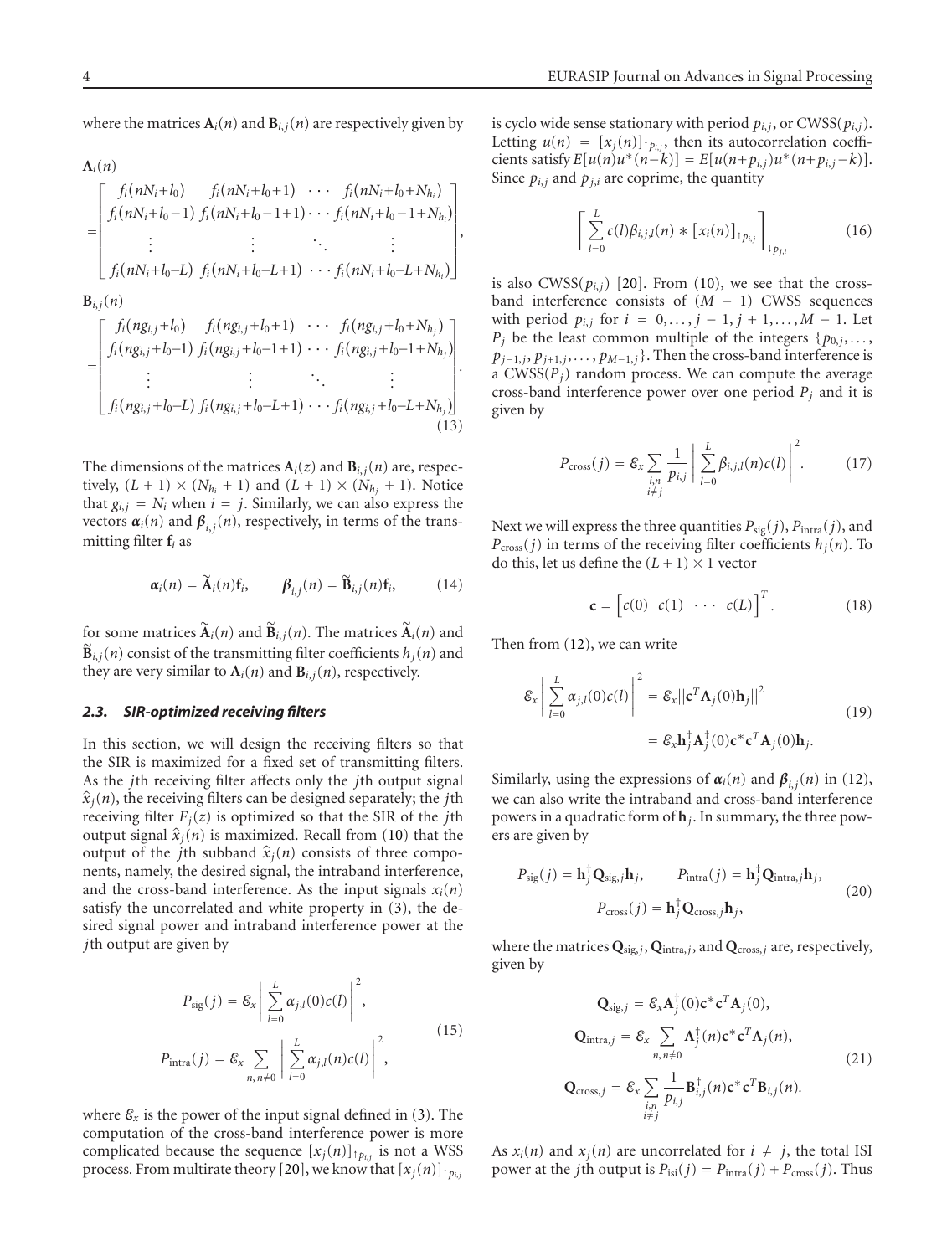the SIR of the *j*th output is given by

<span id="page-4-2"></span>
$$
\gamma_j = \frac{P_{\text{sig}}(j)}{P_{\text{isi}}(j)} = \frac{\mathbf{h}_j^{\dagger} \mathbf{Q}_{\text{sig},j} \mathbf{h}_j}{\mathbf{h}_j^{\dagger} \mathbf{Q}_{\text{isi},j} \mathbf{h}_j},
$$
(22)

where  $\mathbf{Q}_{\text{isi},j} = \mathbf{Q}_{\text{intra},j} + \mathbf{Q}_{\text{cross},j}$ . Notice that both  $\mathbf{Q}_{\text{sig},j}$  and **Q**isi,*<sup>j</sup>* are positive semidefinite matrices. Furthermore, except for some very rare cases, the matrix  $Q_{isi,j}$  is positive definite. From the above expression, we see that the SIR is expressed as a Rayleigh-Ritz ratio of **h***j*. The optimal unit-norm vector **h***<sup>j</sup>* that maximizes  $\gamma_j$  is well known [\[21\]](#page-11-2). Let  $\mathbf{Q}^{1/2}_{\text{isi}, j}$  be the positive definite matrix such that  $Q_{isi,j} = Q_{isi,j}^{1/2} Q_{isi,j}^{1/2}$ . The optimal  $h_i$  is given by

$$
\mathbf{h}_{j,\text{opt}} = \mathbf{Q}_{\text{isi},j}^{-1/2} \arg \max_{\mathbf{v} \neq \mathbf{0}} \frac{\mathbf{v}^{\dagger} \mathbf{Q}_{\text{isi},j}^{-1/2} \mathbf{Q}_{\text{sig},j} \mathbf{Q}_{\text{isi},j}^{-1/2} \mathbf{v}}{\mathbf{v}^{\dagger} \mathbf{v}}.
$$
(23)

The optimal vector **v** is the eigenvector corresponding to the largest eigenvalue of the positive definite matrix  $Q_{isi,j}^{-1/2}Q_{sig,j}Q_{isi,j}^{-1/2}$ 

#### *2.4. SIR-optimized transmitting filters*

In this section, we consider the SIR optimization of the transmitting filters *fi*(*n*) given a fixed set of the receiving filters. As the *i*th transmitting filter  $f_i(n)$  affects only the *i*th input signal  $x_i(n)$ , we can consider the SIR due to the *i*th transmitted signal  $x_i(n)$ . Consider the transmission scenario when only the *i*th subband is transmitting, that is,  $x_i(n) = 0$  for  $j \neq i$ . Then from [\(10\)](#page-2-1), the outputs of the receiver are given by

$$
\hat{x}_i(n) = \left[\sum_{l=0}^L \alpha_{i,l}(0)c(l)\right] x_i(n)
$$
  
+ 
$$
\sum_{l=0}^L c(l) [\alpha_{i,l}(n) - \alpha_{i,l}(0)\delta(n)] * x_i(n),
$$
  

$$
\hat{x}_j(n) = \left[\sum_{l=0}^L c(l)\beta_{i,j,l}(n) * [x_i(n)]_{\uparrow p_{i,j}}\right]_{\downarrow p_{j,i}}, \text{ for } i \neq j.
$$
\n(24)

Note that the first and second terms on the right-hand side of [\(24\)](#page-4-1) are respectively the desired signal and the intraband interference due to the *i*th transmitted signal  $x_i(n)$ . On the other hand,  $\hat{x}_j(n)$  represents the cross-band interferences due to  $x_i(n)$ . By following a procedure similar to that in the previous section, we can compute the signal power and interference powers and express the SIR as a Rayleigh-Ritz ratio as follows:

$$
\widetilde{\gamma}_i = \frac{\mathbf{f}_i^{\dagger} \widetilde{\mathbf{Q}}_{\text{sig},i} \mathbf{f}_i}{\mathbf{f}_i^{\dagger} \widetilde{\mathbf{Q}}_{\text{isi},i} \mathbf{f}_i},\tag{25}
$$

where the matrices  $\tilde{\mathbf{Q}}_{\text{sig},i}$  and  $\tilde{\mathbf{Q}}_{\text{isi},i}$  are positive semidefinite matrices that have a form very similar to **Q**sig,*<sup>i</sup>* and **Q**isi,*i*, respectively. Hence the optimal unit-norm **f***<sup>i</sup>* that maximizes the SIR can be obtained by solving the above Rayleigh-Ritz ratio.

#### *2.5. SIR optimized for unknown channels*

In many applications, the exact channel impulse response may not be available, and we may have only the statistics of the transmission channels. The above design method can easily be modified to obtain transceivers that are optimized for unknown channels. Assume that the vector containing the channel impulse response, **c**, is zero-mean with autocorrelation matrix

$$
\mathbf{R}_c = E[\mathbf{cc}^\dagger].\tag{26}
$$

In this case, the exact channel impulse response is not known. From previous discussions, we know that the signal power and interference powers at the output of the *j*th subband are respectively given by [\(20\)](#page-3-0) and [\(21\)](#page-3-1). When the channel is not known, we can compute the average signal power and interference powers by taking the expectation with respect to the channel impulse response  $c(l)$ . It is not difficult to verify that the average SIR can also be expressed as a Rayleigh-Ritz ratio of the filter coefficients **h***i*.

Similarly, given the receiving filters, we can modify the optimization of transmitting filters  $f_i$  for the case of unknown channels by using the average SIR. In many situations, we do not know the statistics of the channel. In this case, it is often assumed that the channel impulse responses are independent identical distribution, that is, i.i.d. channels. The autocorrelation matrix of the channel impulse response becomes  $\mathbf{R}_c = \sigma_c^2 \mathbf{I}$ .

# <span id="page-4-0"></span>**3. AN ITERATIVE ALGORITHM FOR SIR OPTIMIZATION WITH FREQUENCY CRITERIA**

<span id="page-4-1"></span>From the previous discussions, we know that when the transmitting filters are given, we can obtain optimum receiving filters so that SIR is maximized. Conversely, given the receiving filters we can design the transmitting filters that maximize the SIR. One can therefore alternatingly optimize the receiving and transmitting filters so that SIR is maximized. Because in each iteration, the solution obtained in the previous iteration is also a candidate, the SIR cannot decrease<sup>1</sup> when the number of iterations increases. As we will see in the numerical examples, the increase in SIR is substantial as the number of iterations increases. However because no constraint is applied on the filters, their frequency responses will often degrade significantly as the number of iterations increases. To solve this problem, we can incorporate the filter stopband energy in the optimization. Let us consider the design of the receiving filters **h***j*. The stopband energy of the *j*th receiving filter  $H_i(z)$  is given by

$$
P_{\text{stop}}(j) = \frac{1}{2\pi} \int_{\Re_{h,j}} |H_j(e^{j\omega})|^2 d\omega, \tag{27}
$$

where  $\mathfrak{R}_{h,j}$  is the stopband region of  $H_j(z)$ . Define the vector  $\mathbf{e}_N(z) = [1 \ z \ \cdots \ z^N]^T$ . Then the weighted stopband

<sup>&</sup>lt;sup>1</sup> In general, it is not guaranteed that the SIR is monotonically increasing.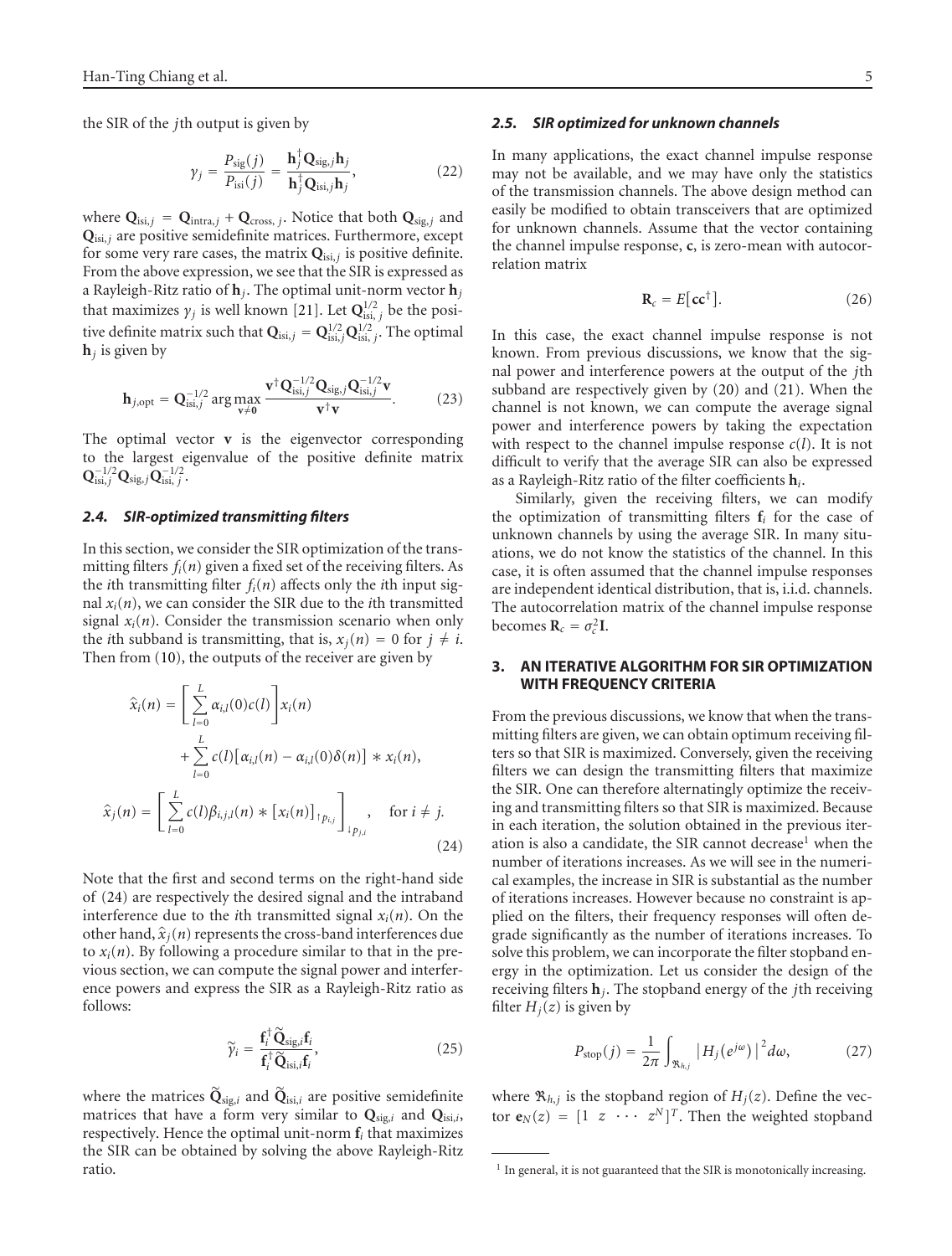

<span id="page-5-1"></span>Figure 2: Nonuniform filter bank transceiver with rational sampling factors.

energy can be expressed as

$$
\mathbf{P}_{\text{stop}}(j) = \mathbf{h}_j^{\dagger} \mathbf{Q}_{\text{stop},j} \mathbf{h}_j,\tag{28}
$$

where the matrix **Q**stop,*<sup>j</sup>* is given by

$$
\mathbf{Q}_{\text{stop},j} = \frac{1}{2\pi} \int_{\Re_{h,j}} \mathbf{e}_{N_{h_j}}(e^{j\omega}) \mathbf{e}_{N_{h_j}}^{\dagger}(e^{j\omega}) d\omega. \tag{29}
$$

The new objective function that incorporates the frequency response is

$$
\eta_j = \frac{\mathbf{h}_j^{\dagger} \mathbf{Q}_{\text{sig},j} \mathbf{h}_j}{\mathbf{h}_j^{\dagger} \left[ \mathbf{Q}_{\text{isi},j} + c_{h,j} \mathbf{Q}_{\text{stop},j} \right] \mathbf{h}_j},\tag{30}
$$

where  $c_{h,j} \geq 0$  is a weight that adjusts the relative importance of the frequency responses. When  $c_{h,j} = 0$ , the new objective function  $\eta_i$  reduces to the SIR expression  $\gamma_i$  in [\(22\)](#page-4-2) and no frequency criteria are applied. One can see that *ηj* is also a Rayleigh-Ritz ratio of  $\mathbf{h}_i$ . We can choose  $\mathbf{h}_i$  to be the unitnorm vector that maximizes this ratio. Similarly, one can incorporate the stopband energy into the optimization of the transmitting filters  $f_i(n)$ . One will get a new objective function

$$
\widetilde{\eta}_i = \frac{\mathbf{f}_i^{\dagger} \widetilde{\mathbf{Q}}_{\text{sig},i} \mathbf{f}_i}{\mathbf{f}_i^{\dagger} [\widetilde{\mathbf{Q}}_{\text{isi},i} + c_{f,i} \widetilde{\mathbf{Q}}_{\text{stop},i}] \mathbf{f}_i},\tag{31}
$$

where  $\mathbf{f}_i^{\dagger} \widetilde{\mathbf{Q}}_{\text{stop},i} \mathbf{f}_i$  is the term corresponding to the stopband energy of the filter  $f_i(n)$ . The optimal  $f_i$  is the unit-norm vector that maximizes *<sup>η</sup><sup>i</sup>*.

Note that in the new objective function, the passband responses of the filters are not included. For unit-norm filters, when the stopband energy is small, the passband energy will be close to one. In transceiver designs, nearly zero ISI property can be guaranteed by a high SIR and the flatness of passband response is not needed.

The iterative algorithm for transceiver optimization is summarized as follows.

(1) Select a set of the receiving filters  $H_i^{(0)}(z)$  with good frequency responses.

For  $k \geq 1$ , repeat the following steps.

- (2) Given the receiving filters  $H_i^{(k-1)}(z)$ , optimize  $F_j^{(k)}(z)$  so that  $\tilde{\eta}_j$  is maximized for  $0 \le j \le M - 1$ .
- (3) Given the transmitting filter  $F_j^{(k)}(z)$ , optimize  $H_i^{(k)}(z)$ so that  $\eta_i$  is maximized for  $0 \le i \le M - 1$ .
- (4) Stop if the SIR is higher than the desired value or if it reaches the maximum number of iterations; otherwise,  $k = k + 1$  and return to step (2).

## <span id="page-5-0"></span>**4. NONUNIFORM FILTER BANK TRANSCEIVERS WITH RATIONAL SAMPLING FACTORS**

In this section, we generalize the design method to the case of rational sampling factors. We will first employ the technique in [\[15\]](#page-10-13) to convert the transceiver with rational sampling factors into an equivalent transceiver with integer sampling factor. Then the optimization method developed in the previous sections can be adopted. The block diagram of a nonuniform filter bank transceiver with rational sampling factors is shown in [Figure 2.](#page-5-1) At the transmitter, the input signal  $x_i(n)$ goes through an *Ni*-fold expander and an *Mi*-fold decimator. The bandwidth of the *i*th subband is proportional to the ratio *Mi/Ni*. Without loss of generality, we assume that the integers *Mi* and *Ni* are coprime. If they are not coprime, then it is known [\[20\]](#page-11-1) that the *i*th subband can be replaced with an equivalent system with coprime  $M'_i$  and  $N'_i$ , and such an equivalent system will have a lower complexity. Furthermore, to ensure symbol recovery, we assume

$$
\sum_{i=0}^{M-1} \frac{M_i}{N_i} \le 1.
$$
\n(32)

Let us decompose the *k*th transmitting and receiving filters using the polyphase representation as

<span id="page-5-2"></span>
$$
H_k(z) = \sum_{\ell=0}^{M_k-1} z^{\ell} E_{k,\ell}(z^{M_k}),
$$
  
\n
$$
F_k(z) = \sum_{\ell=0}^{M_k-1} z^{-\ell} R_{k,\ell}(z^{M_k}).
$$
\n(33)

Note that no coefficient of  $H_k(z)$  or  $F_k(z)$  appears in more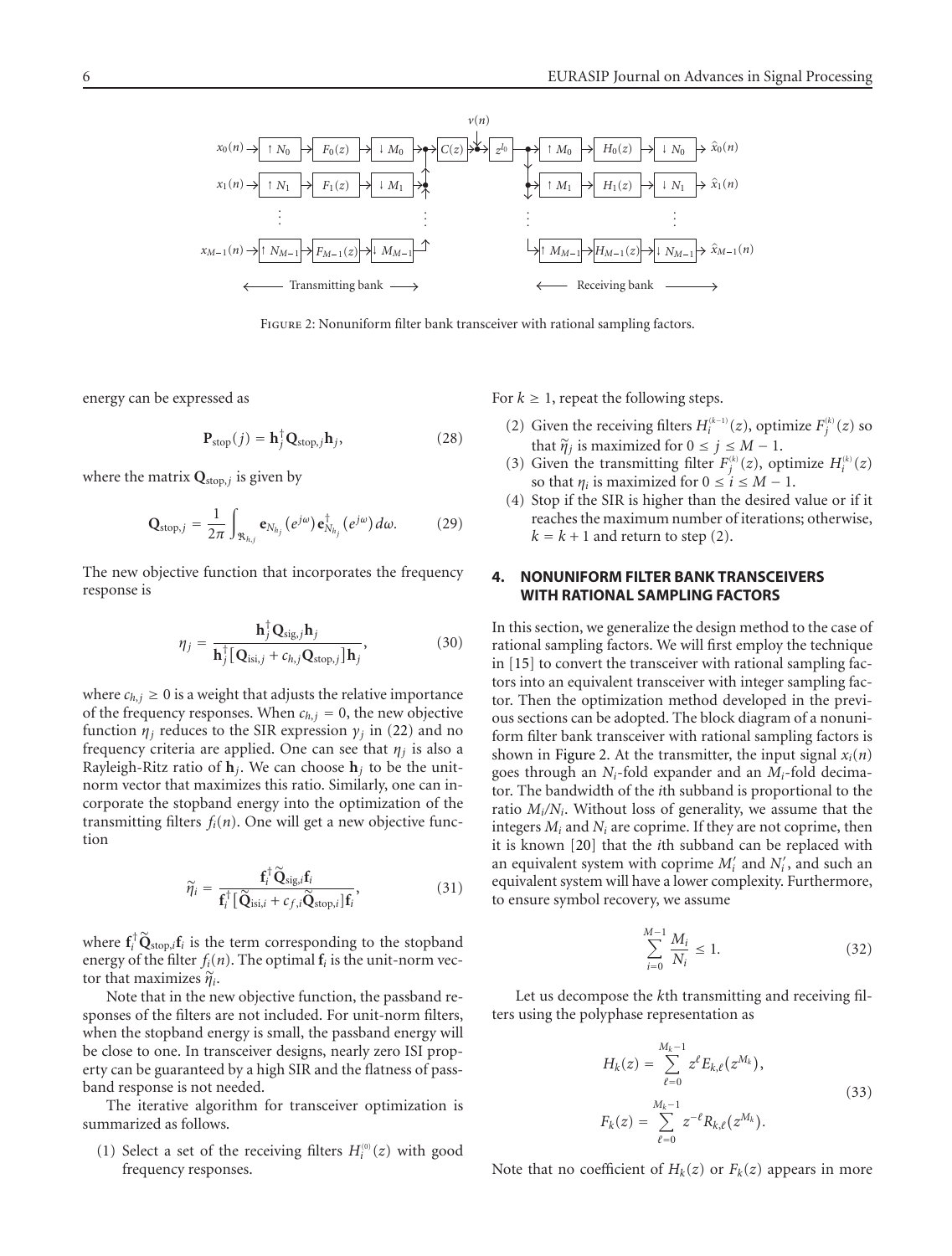<span id="page-6-1"></span>

<span id="page-6-2"></span>Figure 3: (a) Equivalent circuit of the *k*th subband in the transmitting bank, (b) equivalent circuit of the *k*th subband in the receiving bank.

than one  $E_{k,\ell}(z)$  or  $R_{k,\ell}(z)$ . As  $M_k$  and  $N_k$  are coprime, we can always find positive integers *a* and *b* such that  $aM_k - bN_k =$ 1. Let  $a_{k,1}$  and  $b_{k,1}$  be the smallest integers that satisfy this condition. Define

$$
a_{k,l} = la_{k,1}, \qquad b_{k,l} = lb_{k,1}.
$$
 (34)

Using the polyphase representation and the noble identities [\[20](#page-11-1)], we can redraw the *k*th subbands of the transmitter and receiver, respectively, as those shown in Figures [3\(a\)](#page-6-1) and [3\(b\).](#page-6-2) Moreover, since  $M_k$  and  $b_{k,1}$  are coprime, we have<sup>2</sup>

$$
\left\{ \left[b_{k,1}\right]_{M_k}, \left[b_{k,2}\right]_{M_k}, \ldots, \left[b_{k,M_k-1}\right]_{M_k} \right\} = \left\{1, 2, \ldots, M_k - 1\right\},\tag{35}
$$

where  $[p]_q$  represents *p modulo q*, which is a number between 0 and  $q - 1$ . Thus, in [Figure 3\(a\),](#page-6-1) the signal  $x_k(n)$ is split into its polyphase components  $\{x_{k,0}(n), x_{k,1}(n), \ldots\}$  $x_{k,M_k-1}(n)$ }. Similarly,  $\{\hat{x}_{k,0}(n), \hat{x}_{k,1}(n), \ldots, \hat{x}_{k,M_k-1}(n)\}$  in [Figure 3\(b\)](#page-6-2) are the polyphase components of the signal

 $\hat{x}_k(n)$ . Using these results, we can redraw [Figure 2](#page-5-1) as [Figure 4.](#page-7-0) The transceiver in [Figure 4](#page-7-0) has the same structure as that in [Figure 1.](#page-1-1) Since input signals  $x_{i,j}(n)$  are also uncorrelated, we can apply the design method developed in previous sections to obtain the optimal  $R_{k,\ell}(z)$  and  $E_{k,\ell}(z)$ . The filters  $F_k(z)$  and  $H_k(z)$  can be obtained from [\(33\)](#page-5-2).

#### <span id="page-6-0"></span>**5. SIMULATIONS**

In this section, we provide two examples to show the performance of nonuniform filter bank transceivers designed by using the proposed method. It is emphasized that in transceiver designs, the nearly zero ISI property is guaranteed by a high SIR value and passband flatness is not needed. We assume that the channel noise  $v(n)$  is AWGN in the following examples.

*Example 1.* In this example, we design nonuniform filter bank transceivers with integer sampling factors. The number of subbands is  $M = 4$  and the sampling factors are  $\{N_0,$  $N_1, N_2, N_3$  = {2, 4, 8, 8}. Four-tap channels are used here. A total of 100 randomly generated iid channels are employed in the simulation. We assume that channel impulse responses are known. All the transmitting and receiving filters are of

<sup>2</sup> See homework [\[20](#page-11-1), Problem 4.9].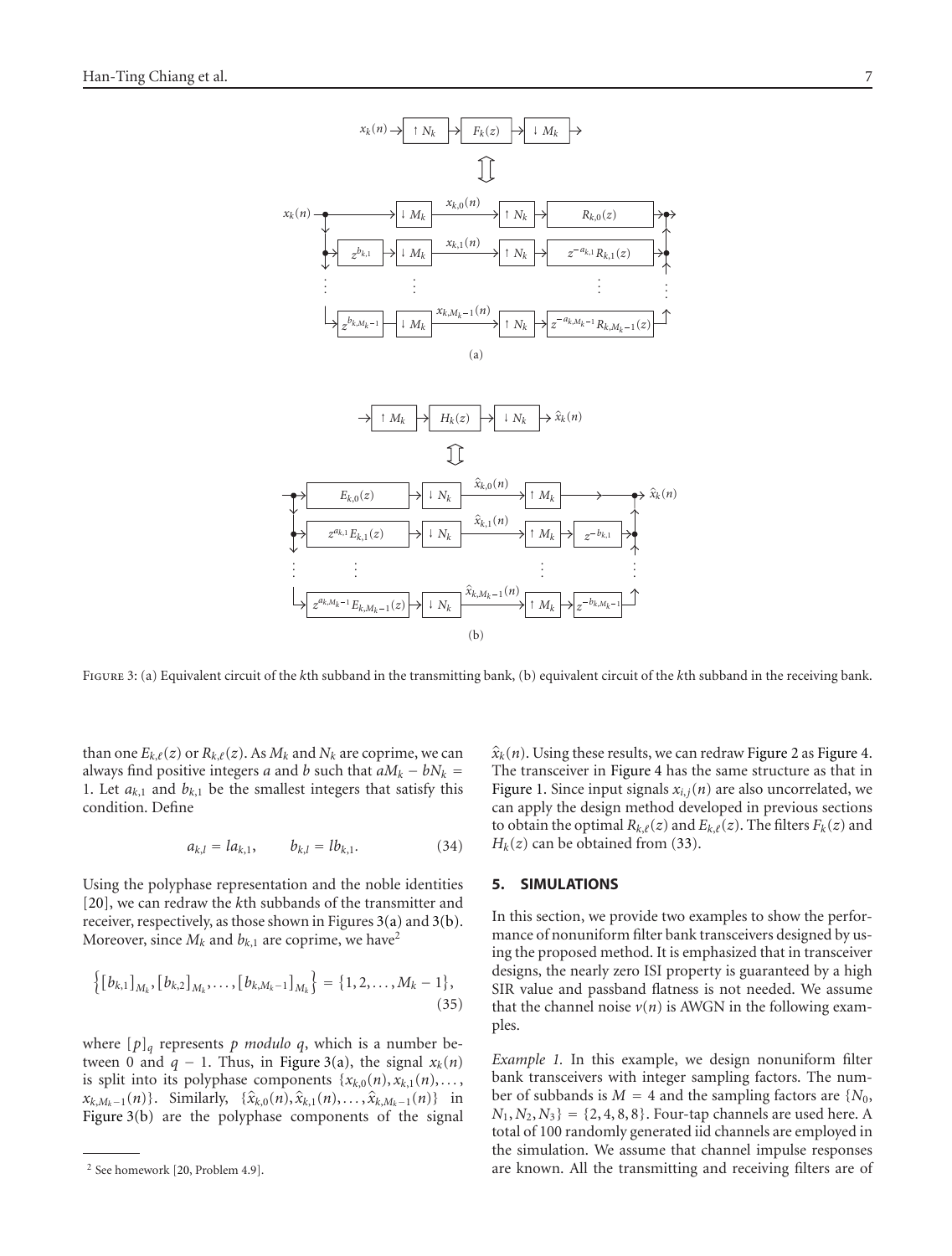

<span id="page-7-0"></span>FIGURE 4: Equivalent circuit of the nonuniform filter bank transceiver with rational sampling factors in [Figure 2.](#page-5-1)

order 56. We consider the iterative algorithm for both cases of with and without frequency criteria. For the case with frequency criteria (indicated as fc), the weights for the stopband energy are chosen as  $c_{f,0} = c_{f,1} = c_{h,0} = c_{h,1} = 0.05$ , and  $c_{f,2} = c_{f,3} = c_{h,2} = c_{h,3} = 0.4$ . We plot the SIR averaged over the 100 random channels versus the number of iterations and the results are shown in [Figure 5.](#page-7-1) From the figure, we see that the average SIR increases with the number of iterations. When no frequency criteria are applied, the average SIR increases by about 15 dB and it can be as high as 56 dB after 400 iterations. Even when the frequency criteria are applied, the average SIR increases by more than 8 dB. Thus the incorporation of frequency criteria results in a loss of SIR by 7 dB. To show the improvement in frequency response when the frequency criteria are applied, we plot the magnitude responses of the transceiver optimized for one particular channel—Channel A after the 200th iteration. The impulse response of Channel A is given by

$$
Channel A = \begin{bmatrix} 0.2218 & -0.475 & 0.3906 & 0.2845 \end{bmatrix}.
$$
 (36)



100 random channels frequency criteria

<span id="page-7-1"></span>Figure 5: SIR versus the number of iterations.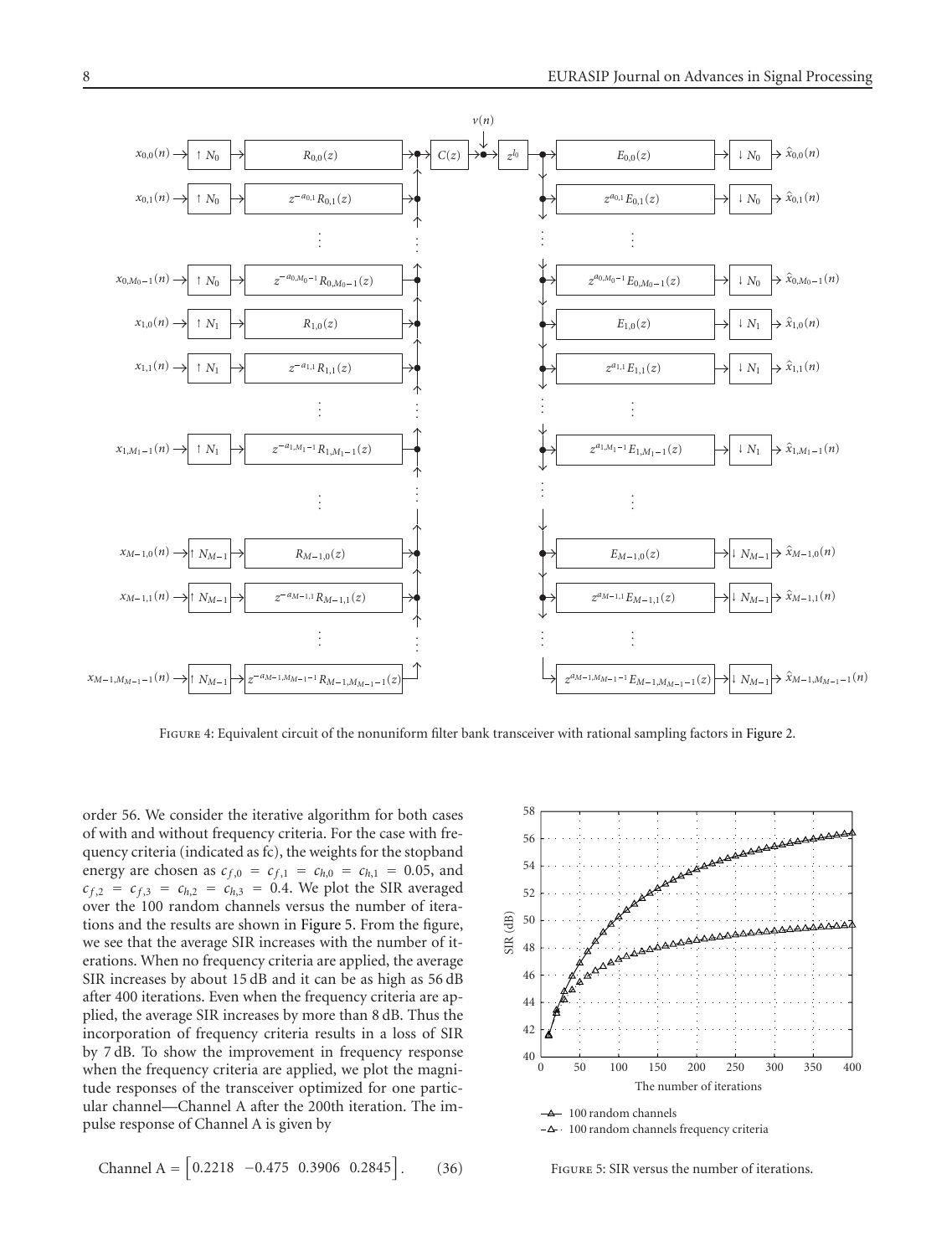

<span id="page-8-0"></span>FIGURE 6: Magnitude responses of the transmitting filters (no frequency criteria).



<span id="page-8-1"></span>Figure 7: Magnitude responses of the receiving filters (no frequency criteria).

The results are shown in Figures [6,](#page-8-0) [7,](#page-8-1) [8,](#page-8-2) and [9.](#page-8-3) Comparing the results in Figures [6](#page-8-0) and [7](#page-8-1) with those in Figures [8](#page-8-2) and [9,](#page-8-3) we can see that the incorporation of the frequency criteria improves the frequency characteristics of the transceiver significantly. The tradeoff is a loss in SIR of around 7 dB.

*Example 2.* In this example, we design two-band nonuniform filter bank transceivers with rational sampling factors, where  $N_0 = N_1 = 5$ ,  $M_0 = 2$ , and  $M_1 = 3$ . A total of 100 iid channels with 4 taps are randomly generated. The filter orders are  $N_{f_0} = N_{h_0} = 58$  and  $N_{f_1} = N_{h_1} = 87$ . The transmitting filters  $F_0(z)$  and  $F_1(z)$  are, respectively, initialized as good lowpass and highpass filters with a passband bandwidth of 2*π/*5. We consider 3 cases: (i) optimization without fre-



<span id="page-8-2"></span>FIGURE 8: Magnitude responses of the transmitting filters (with frequency criteria).



<span id="page-8-3"></span>FIGURE 9: Magnitude responses of the transmitting filters (with frequency criteria).

quency criteria (indicated by  $c = 0$ ); (ii) optimization with frequency criteria and the weights on the stopband energy are  $c_{f,0} = c_{f,1} = c_{h,0} = c_{h,1} = c = 0.1$  (indicated by  $c = 0.1$ ); (iii) optimization with frequency criteria and the weights on the stopband energy are  $c_{f,0} = c_{f,1} = c_{h,0} = c_{h,1} = c = 10$  (indicated by  $c = 10$ ). The SIR averaged over 100 random channels versus the number of iterations are given in [Figure 10](#page-9-1) for the three different values of *c*. From the figure, we see that the SIR is smaller when we impose frequency criteria. The heavier the frequency criteria, the lower the SIR. Comparing the cases of  $c = 10$  and  $c = 0$ , the loss of SIR (after 200 iterations) is around 6 dB. Even with the frequency weighting of  $c = 10$ , the SIR can be as high as 47 dB, a value that is good enough for many applications. To demonstrate the effect of adding frequency criteria, we plot the filter magnitude responses for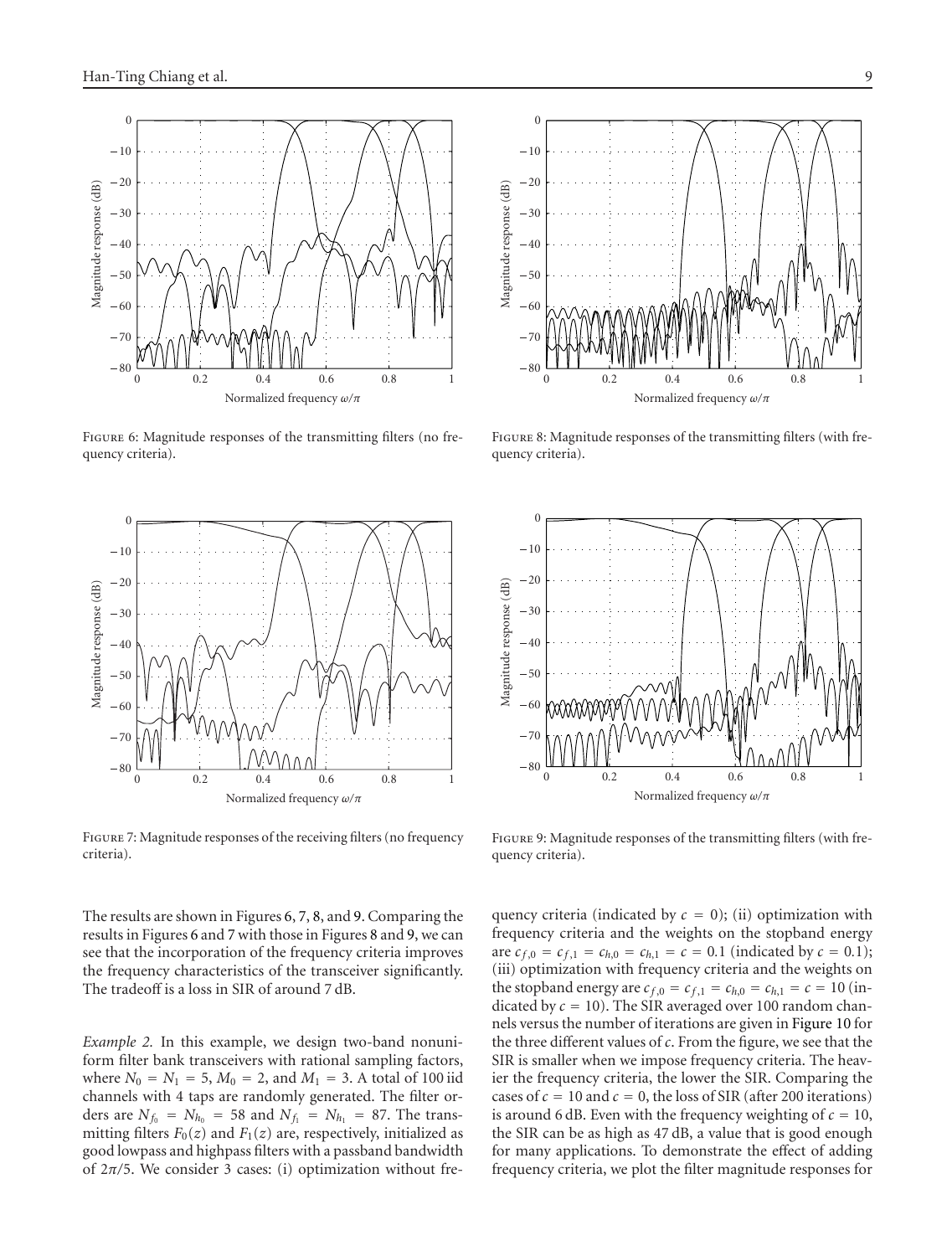

Figure 10: SIR versus the number of iterations.

<span id="page-9-1"></span>

<span id="page-9-2"></span>FIGURE 11: Magnitude response of  $F_0(z)$ .



FIGURE 12: Magnitude response of  $F_1(z)$ .

<span id="page-9-3"></span>

<span id="page-9-4"></span>FIGURE 13: Magnitude response of  $H_0(z)$ .

one particular channel—Channel B after 200 iterations. The impulse response of Channel B is

$$
Channel B = \begin{bmatrix} -0.44270 & -0.42492 & 0.39377 & 0.34971 \end{bmatrix}.
$$
\n(37)

The magnitude responses of the initial filters are given in Figures [11](#page-9-2) and [12.](#page-9-3) The results are shown in Figures [11,](#page-9-2) [12,](#page-9-3) [13,](#page-9-4) and [14](#page-10-14) (for the purpose of comparison, we also plot the initial  $|F_i(e^{j\omega})|$  in the same figure). From the figure, it is clear that without any frequency weighting, the magnitude responses degrade significantly after 200 iterations and the frequency weighting can greatly enhance the selectivity of filters.

# <span id="page-9-0"></span>**6. CONCLUSION**

In this paper, we propose a method for designing nonuniform filter bank transceivers for frequency selective channels. By expressing the SIR as Rayleigh-Ritz ratios of transmitting and receiving filters respectively, we can iteratively optimize the filters so that SIR is maximized. Moreover, a new cost function that incorporates the filter frequency response is introduced. Iterative optimization algorithm based on the new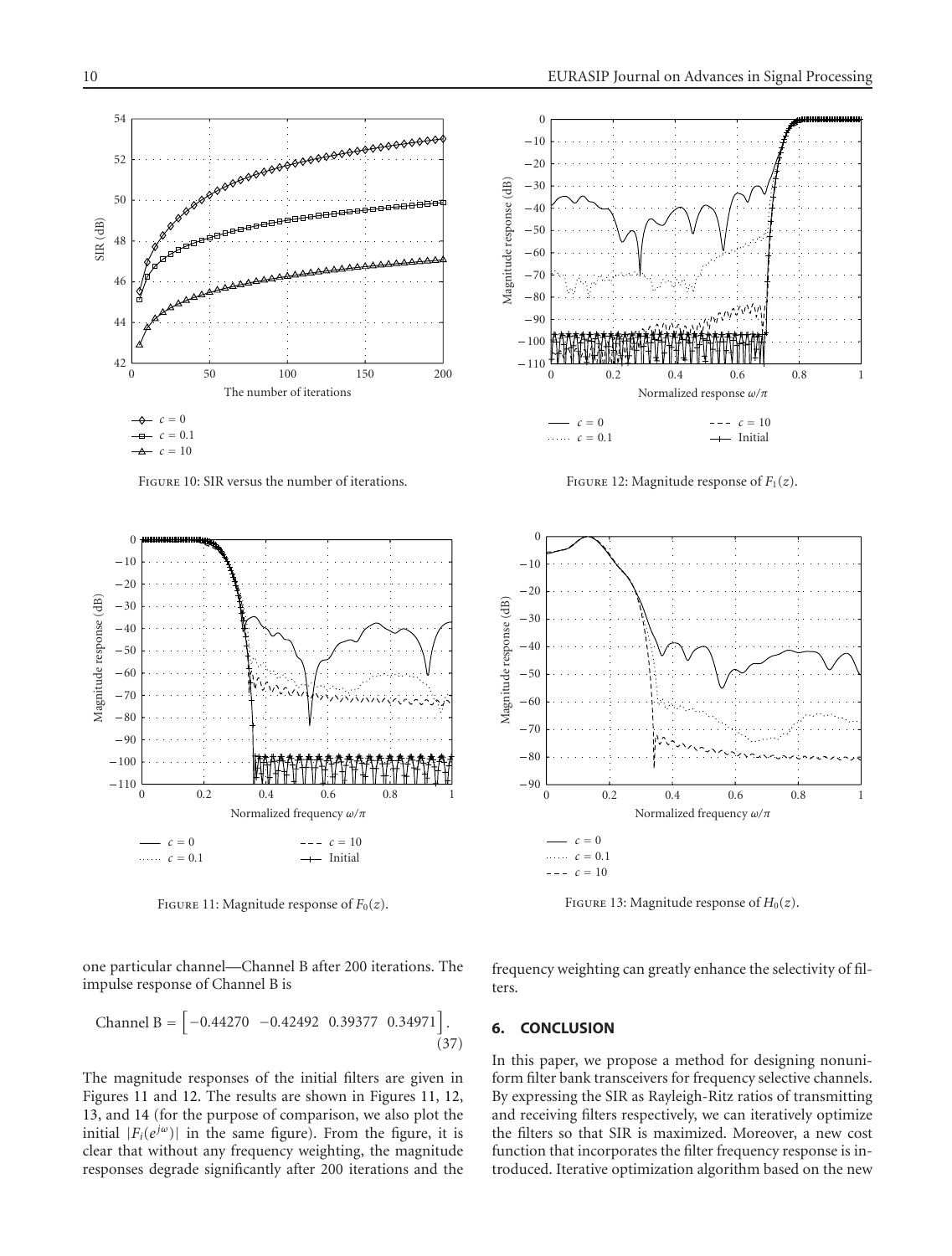

<span id="page-10-14"></span>FIGURE 14: Magnitude response of  $H_1(z)$ .

cost function yields transceivers with high SIR as well as good frequency responses.

#### **APPENDIX**

In the following, we will prove that the transceiver in [Figure 1](#page-1-1) is ISI-free if and only if the transfer function  $T_{i,j}(z)$  in [\(7\)](#page-2-3) satisfies [\(8\)](#page-2-4). Suppose that  $T_{i,j}(z) \neq 0$  for some  $i \neq j$ . Let  $t_{i,j}(k)$  be one of the nonzero coefficients. So  $T_{i,j}(z)$  contains the term  $t_{i,j}(k)z^{-k}$ . Note that the integers  $p_{i,j}$  and  $p_{j,i}$ are coprime. Thus there exist integers *a* and *b* such that  $a p_{i,j} + b p_{j,i} = k$ . As the inputs  $X_i(z)$  are arbitrary, let us take  $X_i(z) = z^a$  and  $X_i(z) = 0$  for all  $l \neq i$ . From [\(6\)](#page-2-5), one can find that  $\hat{X}_j(z)$  will contain the term  $t_{i,j}(k)z^{-b}$ . That means, the *i*th transmitted signal is causing interference to the *j*th output of the receiver. Therefore we should have  $T_{i,j}(z) = 0$ for all  $i \neq j$ . For the case of  $i = j$ , it is clear from [\(6\)](#page-2-5) that the transceiver is ISI-free if and only if  $T_{j,i}(z) = G_j$  for some constant *Gj*.

#### **ACKNOWLEDGMENT**

This work was supported in part by the National Science Council of Taiwan, under Contracts NSC94-2752-E-002- 006-PAE, NSC94-2213-E-002-075, and NSC94-2213-E-009- 038.

#### <span id="page-10-1"></span><span id="page-10-0"></span>**REFERENCES**

- [1] R. Van Nee and R. Prasad, *OFDM Wireless Multimedia Communication*, Artech House, Boston, Mass, USA, 2000.
- <span id="page-10-2"></span>[2] T. H. Luo, C. H. Liu, S.-M. Phoong, and Y.-P. Lin, "Design of channel-resilient DFT bank transceivers," in *Proceedings of 13th European Signal Processing Conference (EUSIPCO '05)*, Antalya, Turkey, September 2005.
- <span id="page-10-4"></span>[3] M. Vetterli, "Perfect transmultiplexers," in *Proceedings of IEEE International Conference on Acoustics, Speech and Signal Processing (ICASSP '86)*, vol. 11, pp. 2567–2570, Tokyo, Japan, April 1986.
- <span id="page-10-8"></span>[4] S. D. Sandberg and M. A. Tzannes, "Overlapped discrete multitone modulation for high speed copper wire communications," *IEEE Journal on Selected Areas in Communications*, vol. 13, no. 9, pp. 1571–1585, 1995.
- [5] B.-S. Chen, C.-L. Tsai, and Y.-F. Chen, "Mixed *H*2*/H*<sup>∞</sup> filtering design in multirate transmultiplexer systems: LMI approach," *IEEE Transactions on Signal Processing*, vol. 49, no. 11, pp. 2693–2701, 2001.
- <span id="page-10-5"></span>[6] P. Martin-Martin, F. Cruz-Roldan, and T. Saramaki, "Optimized transmultiplexers for multirate systems," in *Proceedings of IEEE International Symposium on Circuits and Systems (IS-CAS '05)*, vol. 2, pp. 1106–1109, Kobe, Japan, May 2005.
- <span id="page-10-6"></span>[7] A. D. Rizos, J. G. Proakis, and T. Q. Nguyen, "Comparison of DFT and cosine modulated filter banks in multicarrier modulation," in *Proceedings of IEEE Global Telecommunications Conference (GLOBECOM '94)*, vol. 2, pp. 687–691, San Francisco, Calif, USA, November-December 1994.
- <span id="page-10-7"></span>[8] S. Govardhanagiri, T. Karp, P. Heller, and T. Nguyen, "Performance analysis of multicarrier modulation systems using cosine modulated filter banks," in *Proceedings of IEEE International Conference on Acoustics, Speech and Signal Processing (ICASSP '99)*, vol. 3, pp. 1405–1408, Phoenix, Ariz, USA, March 1999.
- [9] T. Ihalainen, T. H. Stitz, and M. Renfors, "Efficient per-carrier channel equilier for filter bank based multicarrier systems," in *Proceedings of IEEE International Conference on Acoustics, Speech and Signal Processing (ICASSP '05)*, Philadelphia, Pa, USA, March 2005.
- <span id="page-10-3"></span>[10] S.-M. Phoong, Y. Chang, and C.-Y. Chen, "DFT-modulated filterbank transceivers for multipath fading channels," *IEEE Transactions on Signal Processing*, vol. 53, no. 1, pp. 182–192, 2005.
- <span id="page-10-9"></span>[11] S. Dasgupta and A. Pandharipande, "Optimum multiflow biorthogonal DMT with unequal subchannel assignment," *IEEE Transactions on Signal Processing*, vol. 53, no. 9, pp. 3572– 3582, 2005.
- <span id="page-10-10"></span>[12] T. Liu and T. Chen, "Design of multichannel nonuniform transmultiplexers using general building blocks," *IEEE Transactions on Signal Processing*, vol. 49, no. 1, pp. 91–99, 2001.
- <span id="page-10-11"></span>[13] P.-Q. Hoang and P. P. Vaidyanathan, "Non-uniform multirate filter banks: theory and design," in *Proceedings of IEEE International Symposium on Circuits and Systems*, vol. 1, pp. 371–374, Portland, Ore, USA, May 1989.
- [14] S. Akkarakaran and P. P. Vaidyanathan, "New results and open problems on nonuniform filter-banks," in *Proceedings of IEEE International Conference on Acoustics, Speech, and Signal Processing (ICASSP '99)*, vol. 3, pp. 1501–1504, Phoenix, Ariz, USA, March 1999.
- <span id="page-10-13"></span>[15] J. Kovacevic and M. Vetterli, "Perfect reconstruction filter banks with rational sampling factors," *IEEE Transactions on Signal Processing*, vol. 41, no. 6, pp. 2047–2066, 1993.
- [16] J. Princen, "Design of nonuniform modulated filterbanks," *IEEE Transactions on Signal Processing*, vol. 43, no. 11, pp. 2550–2560, 1995.
- [17] K. Nayebi, T. P. Barnwell III, and M. J. T. Smith, "Nonuniform filter banks: a reconstruction and design theory," *IEEE Transactions on Signal Processing*, vol. 41, no. 3, pp. 1114–1127, 1993.
- <span id="page-10-12"></span>[18] F. Argenti, B. Brogelli, and E. Del Re, "Design of pseudo-QMF banks with rational sampling factors using several prototype